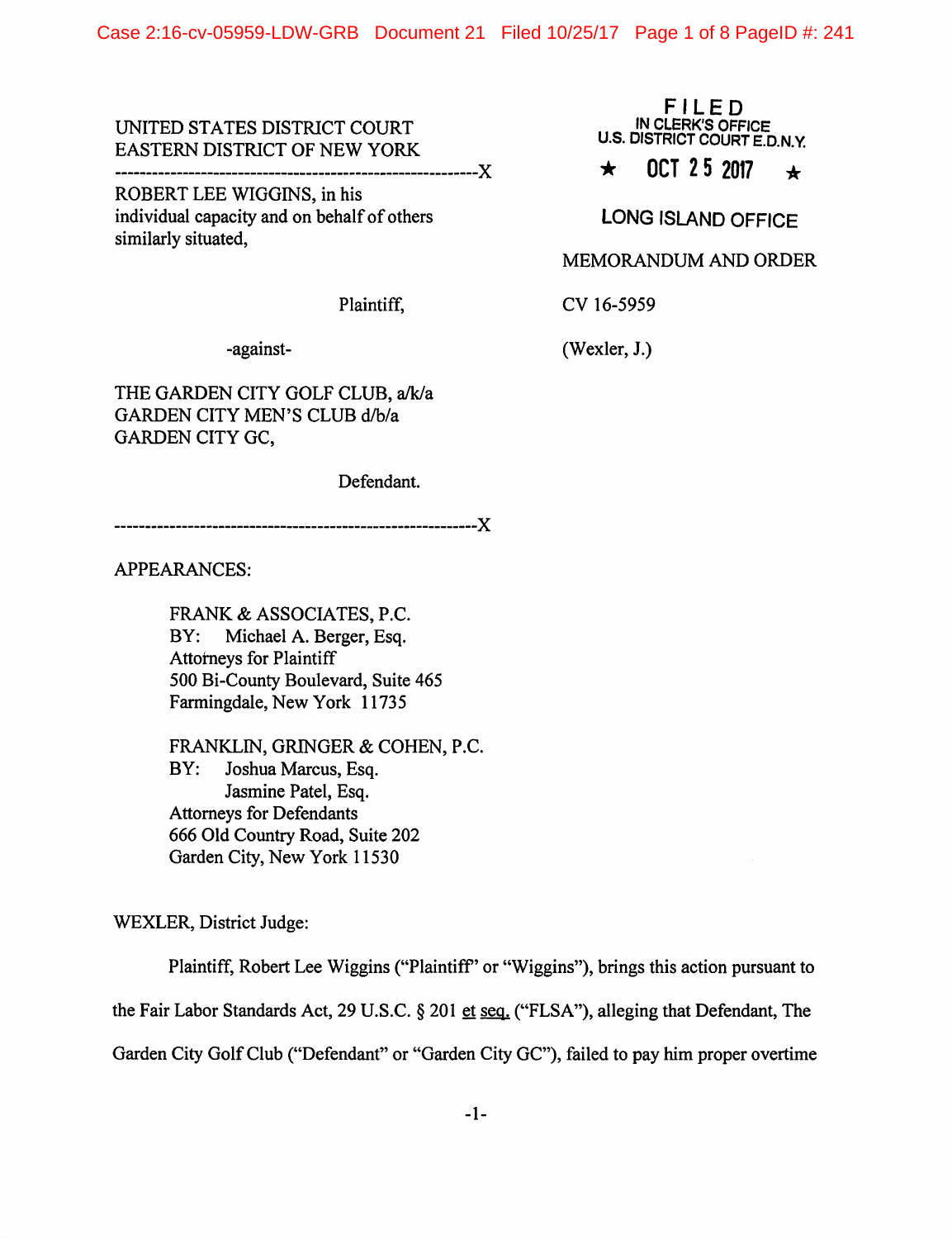compensation as well as the applicable minimum wage. Plaintiff also brings a state law claim for unjust enrichment.

Before the Court is Defendant's motion to dismiss, pursuant to Rule 12{b)(6) of the Federal Rules of Civil Procedure, for failure to state a claim upon which relief may be granted. Plaintiff opposes the motion in its entirety. For the following reasons, Defendant's motion is granted in part and denied in part.

#### BACKGROUND

.Plaintiff began his employment with the Garden City GC in 1997 as a golf caddy and worked exclusively for Defendant in that capacity for eighteen years. (Am. Compl.  $\P$  16.) As a golf caddy, Plaintiff was responsible for carrying golf clubs, finding and retrieving golf balls and identifying players' balls on the golf course.  $(Id, \P 17)$ 

Defendant's golf course is open six days a week from 7:30 a.m. to closing time, which varies depending on certain factors, such as available light, weather conditions and the number of golfers playing the course at dusk.  $(Id, \P 20)$  Golf caddies report to work at the Defendant's clubhouse (the "Caddy Hut") to wait for the Caddy Master, George Ouellette ("Gullette"), to assign them to assist a specific golfer or golfers in a group for a round of golf, which typically consists of eighteen holes of play. (Id.  $\P$ ] 18, 21.) Both before and after a round of golf, while waiting for a new assignment, Ouellette assigns the caddies miscellaneous tasks, such as transporting golf bags from members' cars to the clubhouse or moving caddy carts around the premises as necessary to accommodate the members.  $(Id, \P 24)$ 

Golf caddies typically work one or two rounds per day, with each round typically lasting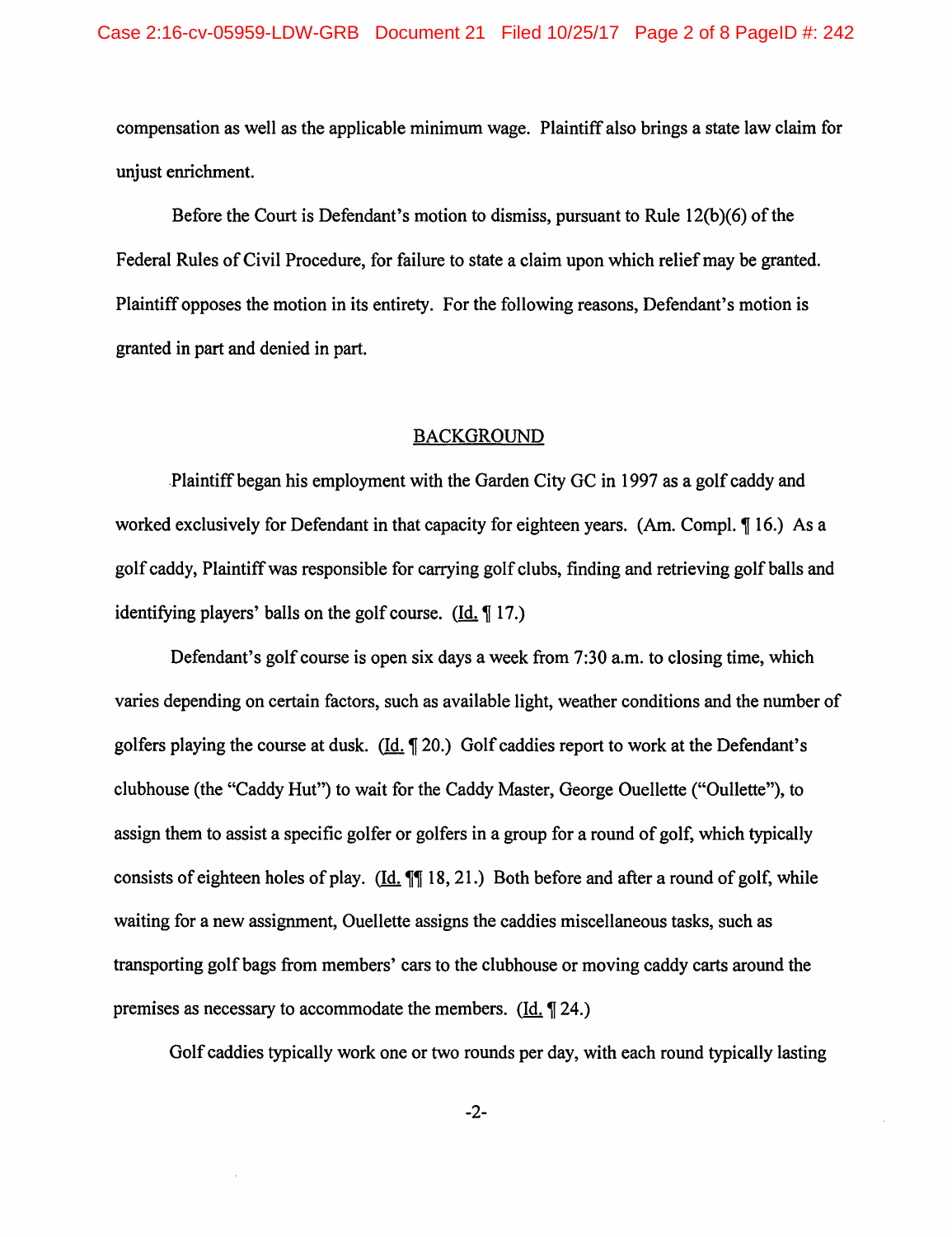up to four and one-half hours. (Id.  $\mathbb{I}$  22-23.) During each round, a caddy may carry either one or two golf bags. ( $\underline{Id}$ ,  $\P$  21.) After finishing a round of golf, a caddy will typically clean a member's golf clubs and then return to the Caddy Hut to wait for a new assignment. ( $\underline{Id.} \P 23$ .) A single round of golf, including the cleaning of clubs and performing miscellaneous tasks while waiting for a new assignment, generally takes up to five hours. (Id.  $\left( \frac{\mathsf{Id}}{\mathsf{Id}} \right)$  25.)

On days when a caddy works two rounds of golf, he or she may work up to eleven hours. (ld. ~ 26.) Plaintiff estimates that he worked two rounds per day at least three times per week. (Id.) Throughout the golf season, the Garden City GC hosts numerous tournaments, often lasting for three days.  $(Id. \P 33.)$  On tournament days, the caddies' hours often exceed ten hours per day, typically consisting of two rounds of golf. (Id.)

Defendant requires its caddies to wear a specific uniform while working, which consists of beige khakis, a white collared shirt, white sneakers and a beige hat. (Id.  $\parallel$  29.) The hat and shirt that caddies wear must display the Garden City GC logo and must be purchased directly from Defendant.  $(Id. \P 30.)$ 

Defendant provides its members with guidelines regarding how much to pay caddies for a round of golf. ( $\text{Id.} \P 32$ .) The pay scale is currently \$80.00 per bag plus a discretionary gratuity of up to \$20.00 per round. (Id.) Defendant does not pay the golf caddies any wages for the hours they work; rather, all compensation is provided by the golf club members. (Id.)

Plaintiff commenced this action on October 27, 2016 and amended his Complaint as of right on February 27,2017, alleging FLSA and New York Labor Law claims, as well as a state law claim for unjust enrichment. Defendant now moves to dismiss Plaintiff's Amended Complaint in its entirety, pursuant to Federal Rule of Civil Procedure 12(b)(6). Plaintiff opposes

-3-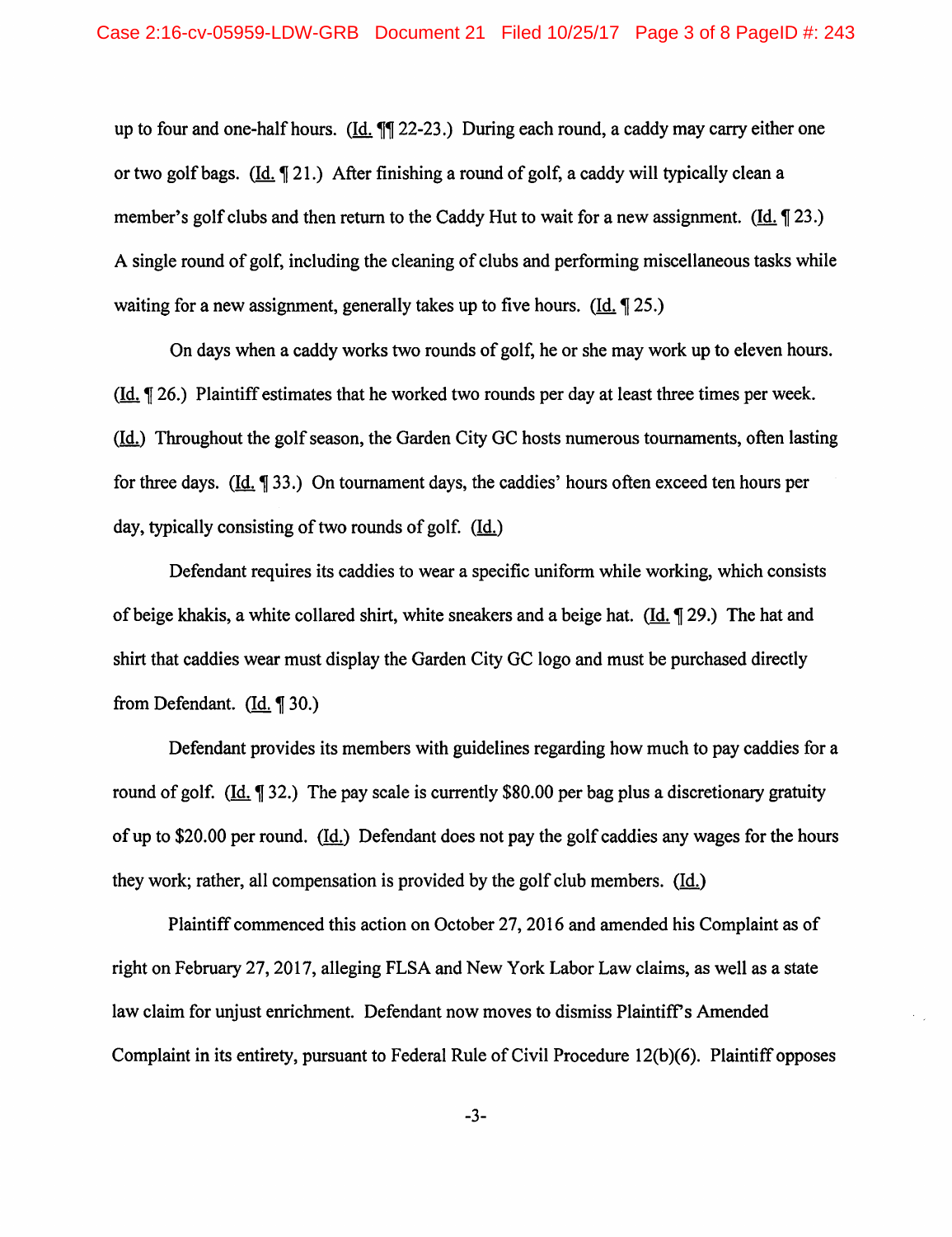the motion.

### **DISCUSSION**

### I. Legal Standard

"To survive a motion to dismiss [pursuant to Rule  $12(b)(6)$ ], a complaint must contain sufficient factual matter, accepted as true, to 'state a claim to relief that is plausible on its face." Ashcroft v. Iqbal, 556 U.S. 662, 678 (2009) (quoting Bell Atl. Corp. v. Twombly, 550 U.S. 544, 570 (2007)). "Facial plausibility" is achieved when the "the plaintiff pleads factual content that allows the court to draw the reasonable inference that the defendant is liable for the misconduct alleged." Iqbal, 556 U.S. at 678 (citing Twombly, 550 U.S. at 556). As a general rule, the court is required to accept as true all of the allegations contained in the complaint, see Iqbal, 556 U.S. at 678; Kassner v. 2nd Ave. Delicatessen, Inc., 496 F.3d 229, 237 (2d Cir. 2007), and to "draw[] all reasonable inferences in the plaintiff's favor." Troni, 2010 U.S. Dist. LEXIS 79670, at \*5 (quoting In re NYSE Specialists Sec. Litig., 503 F.3d 89, 95 (2d Cir. 2007)).

However, "[t]hreadbare recitals of the elements of a cause of action, supported by mere conclusory statements ... are not entitled to the assumption of truth." Iqbal, 556 U.S. at 678-79 (citation omitted); see also Twombly, 555 U.S. at 555 (stating that the Court is "not bound to accept as true a legal conclusion couched as a factual allegation"). "While legal conclusions can provide the framework of a complaint, they must be supported by factual allegations," which state a claim for relief. Iqbal, 556 U.S. at 679. A complaint that "tenders 'naked assertion[s]' devoid of 'further factual enhancement'" will not suffice. Iqbal, 556 U.S. at 678 (quoting Twombly, 555 U.S. at 557).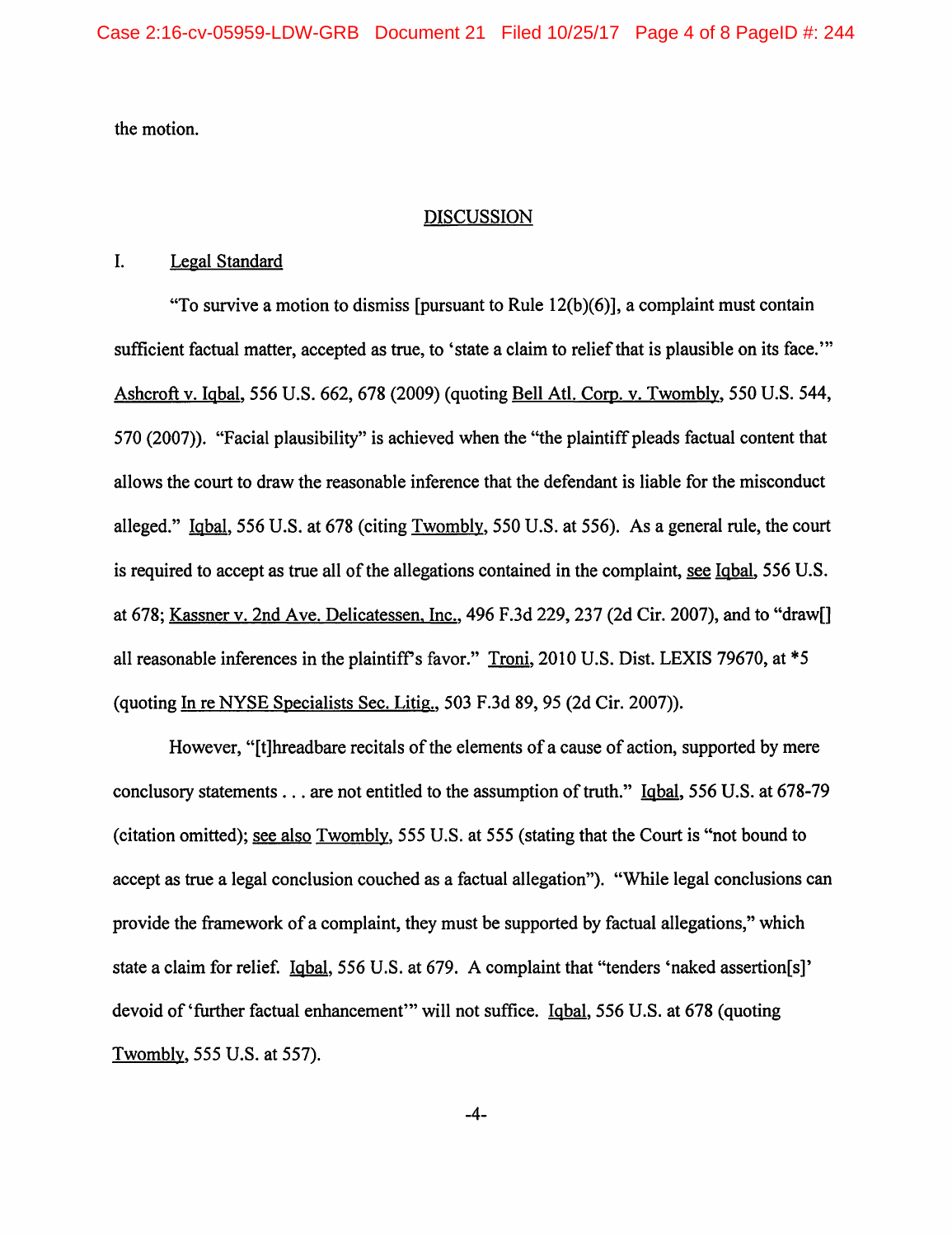## II. FLSA Overtime Claim

Under the FLSA, an employee who works in excess of forty hours in a workweek shall be compensated for those excess hours "at a rate not less than one and one-half times the regular rate at which he is employed." 29 U.S.C. § 207(a)(1). The Second Circuit has held that in order to state a "plausible FLSA overtime claim, a plaintiff must sufficiently allege 40 hours of work in a given workweek as well as some uncompensated time in excess of the 40 hours." Lundy v. Catholic Health Sys. Of Long Island Inc., 711 F.3d 106, 114 (2d Cir. 2013) (citing 29 U.S.C. §  $207(a)(1)$ ).

Plaintiffs are not required to provide an approximation of uncompensated overtime hours in order to survive a motion to dismiss their FLSA overtime claims. See DeJesus v. HF Mgmt. Servs., LLC, 726 F.3d 85, 88 (2d Cir. 2013) (stating that the Second Circuit "declined to make an approximation of overtime hours a necessity in all cases"). However, "an approximation 'may help draw a plaintiff's claim closer to plausibility." Id. (quoting Lundy, 711 F.3d at 114 n.7). "Allegations that a plaintiff 'regularly worked' more than forty hours per week are insufficient to 'nudge' a plaintiff's claim 'from conceivable to plausible."" Serrano v. I. Hardware Distribs., Inc., No. 14-cv-2488, 2015 WL 4528170, at \*3 (S.D.N.Y. July 27, 2015) (quoting DeJesus, 726 F .3d at 89-90).

Here, Plaintiff's Amended Complaint states that he "estimates that he worked two rounds [of golf] per day at least three (3) days per week." (Am. Compl. 1 26.) This, standing alone, is not enough under the requirements set forth by the Second Circuit. However, the Amended Complaint then goes on to state as follows:

For example, the week of May 11, 2015, from Tuesday May 12, to

-5-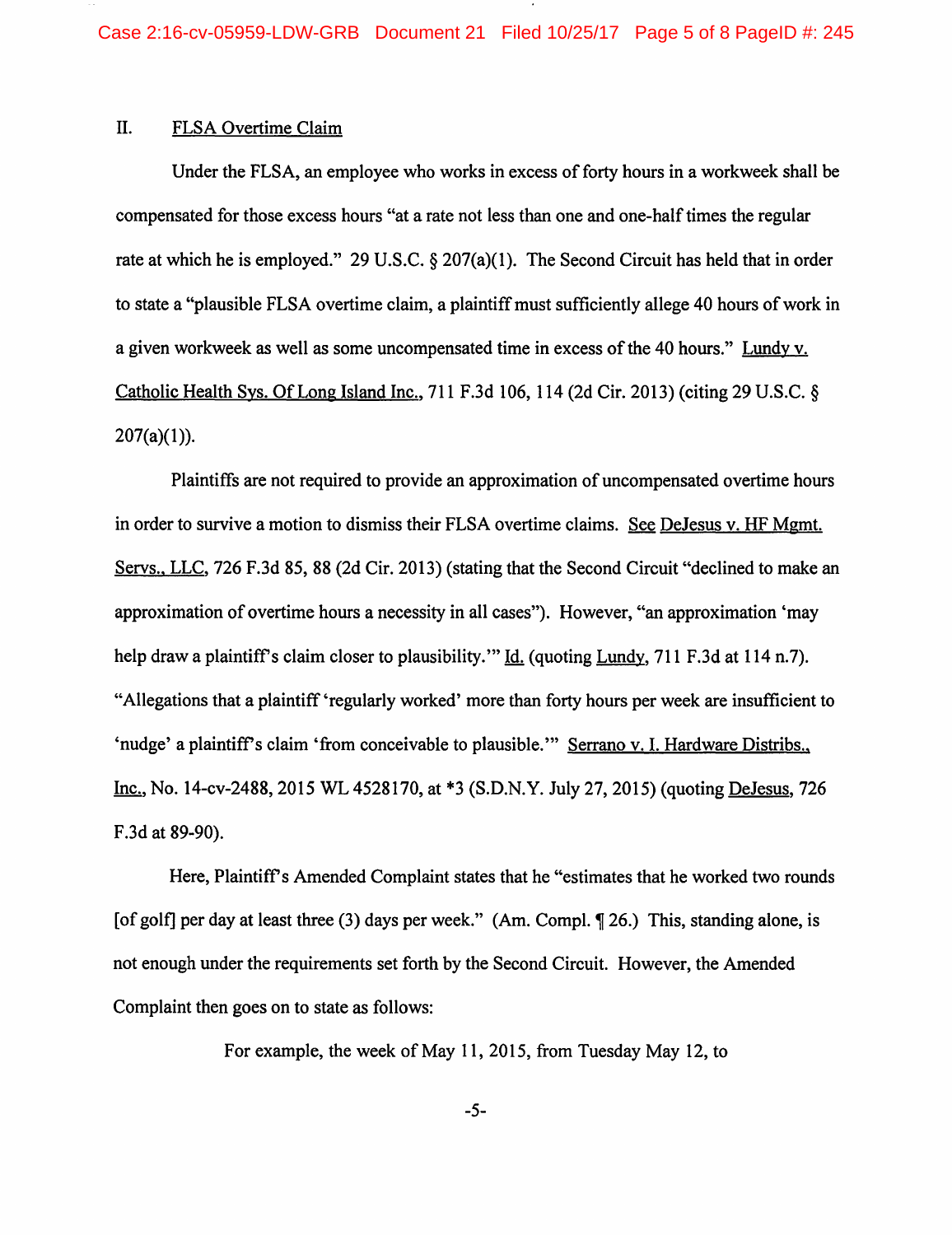Sunday May 17, Plaintiff worked sixty-three (63) hours. Plaintiff worked Tuesday, Wednesday, Thursday, Friday, Saturday and Sunday, from  $7:30$  a.m. to  $6:00$  p.m.; ten and one-half  $(10.5)$  hours each day. Defendant failed to compensate Plaintiff . . . overtime wages for the twenty-three (23) hours worked in excess of forty.

 $(\underline{Id.} \P 27.)$ 

The Court finds the foregoing sufficient to "support a reasonable inference that [Plaintiff] worked more than forty hours in given week." Nakahata v. New York-Presbyterian Healthcare Sys., Inc., 723 F.3d 192, 201 (2d Cir. 2013). As the Second Circuit has stated, "[d]etermining whether a plausible claim has been pled is 'a context-specific task that requires the reviewing court to draw on its judicial experience and common sense."' Lundy, 711 F .3d at 114 (quoting Iqbal, 556 U.S. at 679). Using both judicial experience and common sense, the Court finds that the Amended Complaint plausibly pleads a claim for failure to pay overtime compensation in violation of the FLSA. Accordingly, Defendant's motion to dismiss is denied with respect to this claim.

## III. FLSA Minimum Wage Claim

The FLSA mandates that every employer pay a minimum wage to each of its employees, which is currently set at \$7.25 per hour. See 29 U.S.C. § 206(a). "An employee cannot state a claim for a minimum wage violation 'unless [his] average hourly wage falls below the federal minimum wage."" Johnson v. Equinox Holdings, Inc., No. 13 Civ. 6313, 2014 WL 3058438, at \*3 (S.D.N.Y. July 2, 2014) (quoting Lundy, 711 F.3d at 115). "A plaintifrs average hourly rate is determined 'by dividing his total remuneration for employment ... in any workweek by the total number of hours actually worked by him in that workweek for which such compensation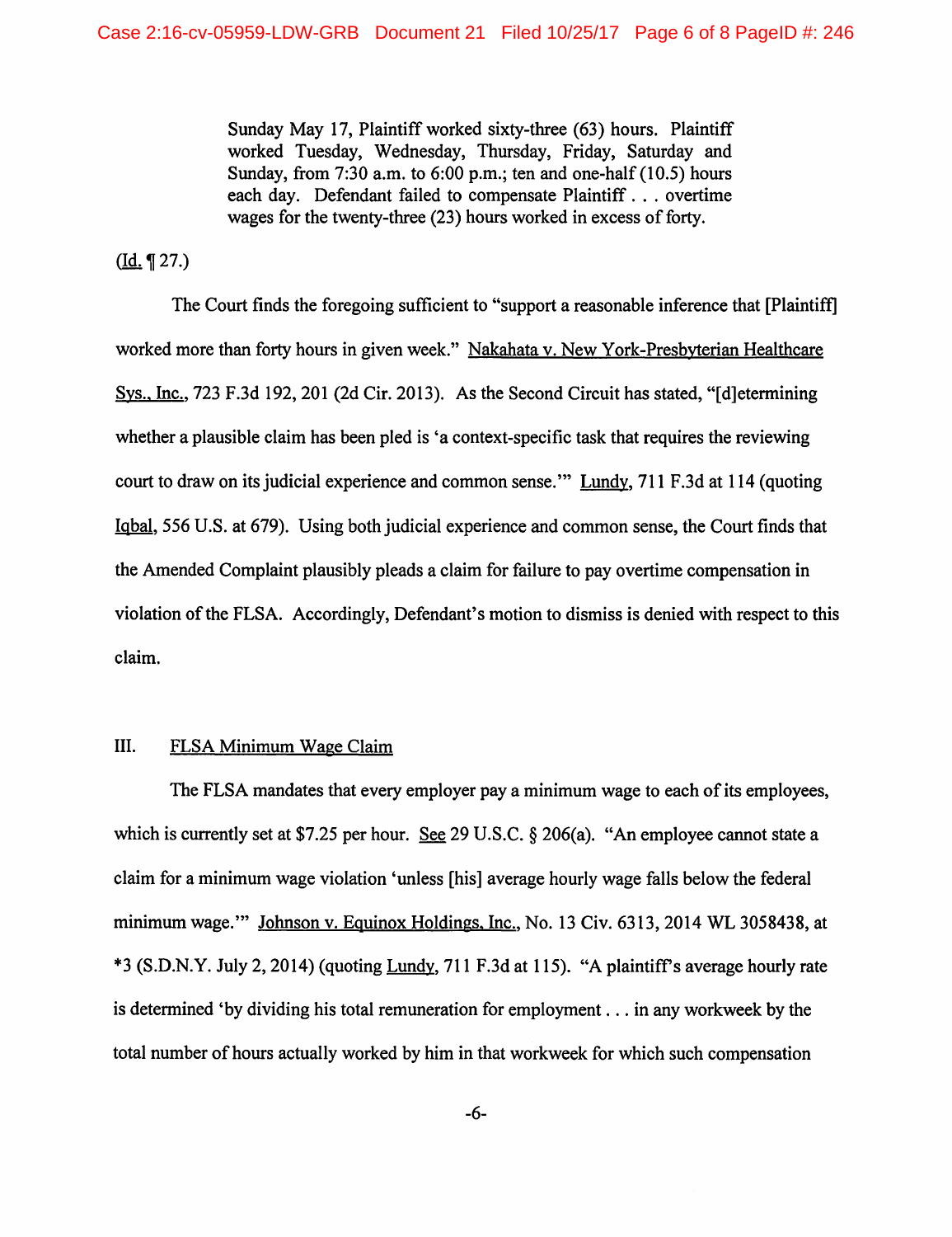"quasi-contract" claims, in that they are "obligation[s] the law creates in the absence of any agreement." Diesel Props S.r.l. v. Greystone Bus. Credit II LLC, '631 F.3d 42, 54 (2d Cir. 2011). "Where a valid contract governs the subject matter in a lawsuit, a plaintiff may not recover in quasi-contract." Statler v. Dell. Inc., 775 F. Supp. 2d 474, 485 (E.D.N.Y. 2011) (citing Diesel Props, 631 F.3d at 54).

In support of his unjust enrichment claim, Plaintiff alleges that Defendant failed to make contributions and deduct statutory benefits from Plaintiffs wages toward Social Security and Medicare benefits. (Am. Compl.  $\sqrt{986}$ .) Plaintiff further alleges that, as a result, Defendant retained substantial benefits and has been unjustly enriched at Plaintiff's expense. (Id. 187.) In response, Defendant argues that since it did not pay Plaintiff any wages, it could not have made any contributions to Social Security or Medicare, nor deducted any statutory benefits from said wages, and therefore could not have been enriched in any way.

The Court finds a significant flaw in Defendant's argument. The very fact that Defendant did not pay Plaintiff any wages gives rise to a reasonable inference that it was enriched in some way. Had Defendant been the one to provide Plaintiffs compensation, rather than the members, Defendant would have been legally obligated to pay contributions on behalf of Plaintiff to both Social Security and Medicare. By not paying Plaintiff's wages, Defendant avoided this obligation, thereby receiving a benefit of sorts. Accordingly, the Court finds that the Amended Complaint pleads a plausible claim for unjust enrichment and Defendant's motion to dismiss is denied with respect to this claim.<sup>1</sup>

<sup>&</sup>lt;sup>1</sup> Defendant also posits a preemption argument in their motion papers; however, the Court finds preemption to be an issue better reserved for a summary judgment motion.